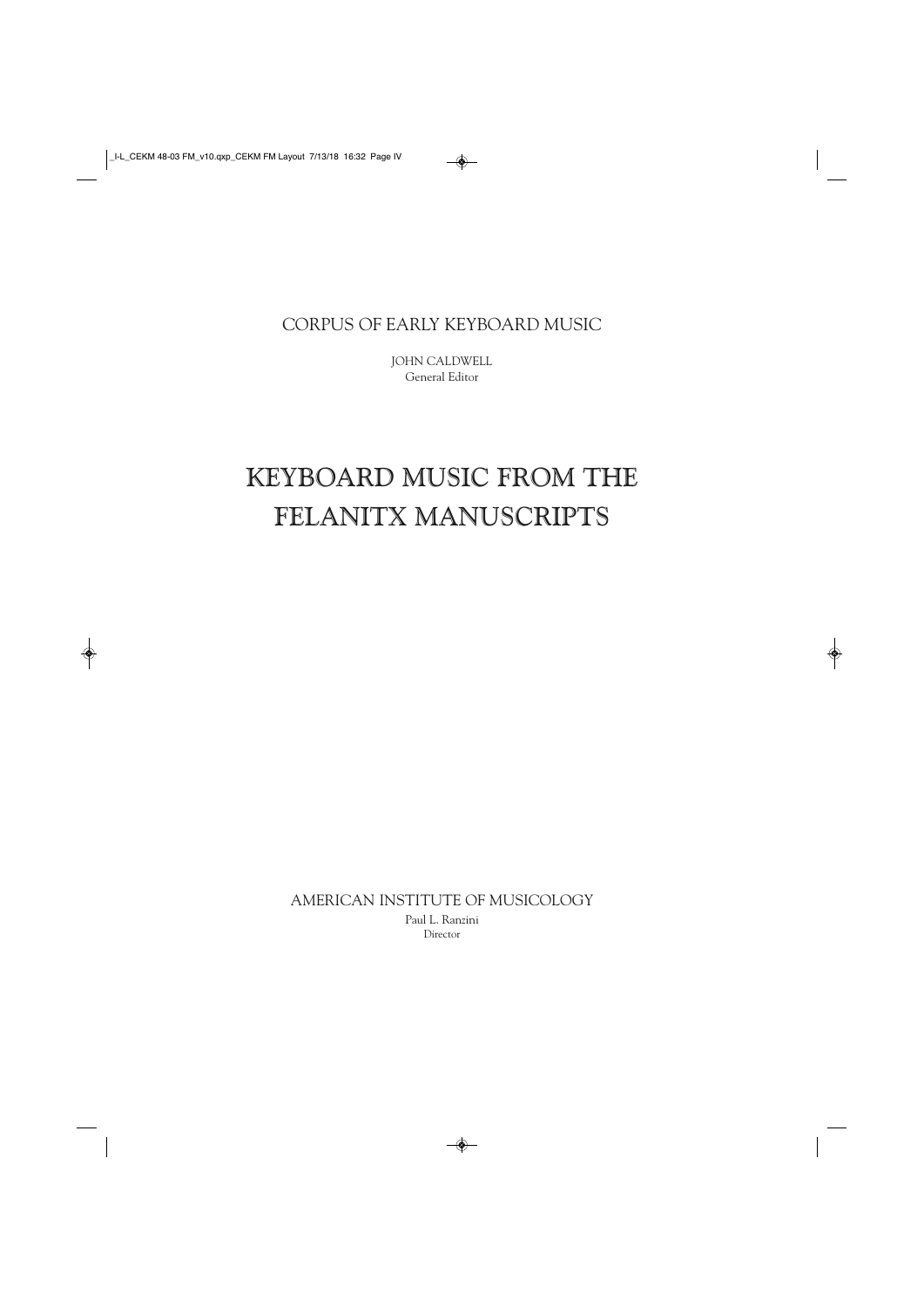### CORPUS OF EARLY KEYBOARD MUSIC

48

Juan Cabanilles and His Contemporaries

# KEYBOARD MUSIC FROM THE FELANITX MANUSCRIPTS

Edited by Nelson Lee

*Volume 3*



AMERICAN INSTITUTE OF MUSICOLOGY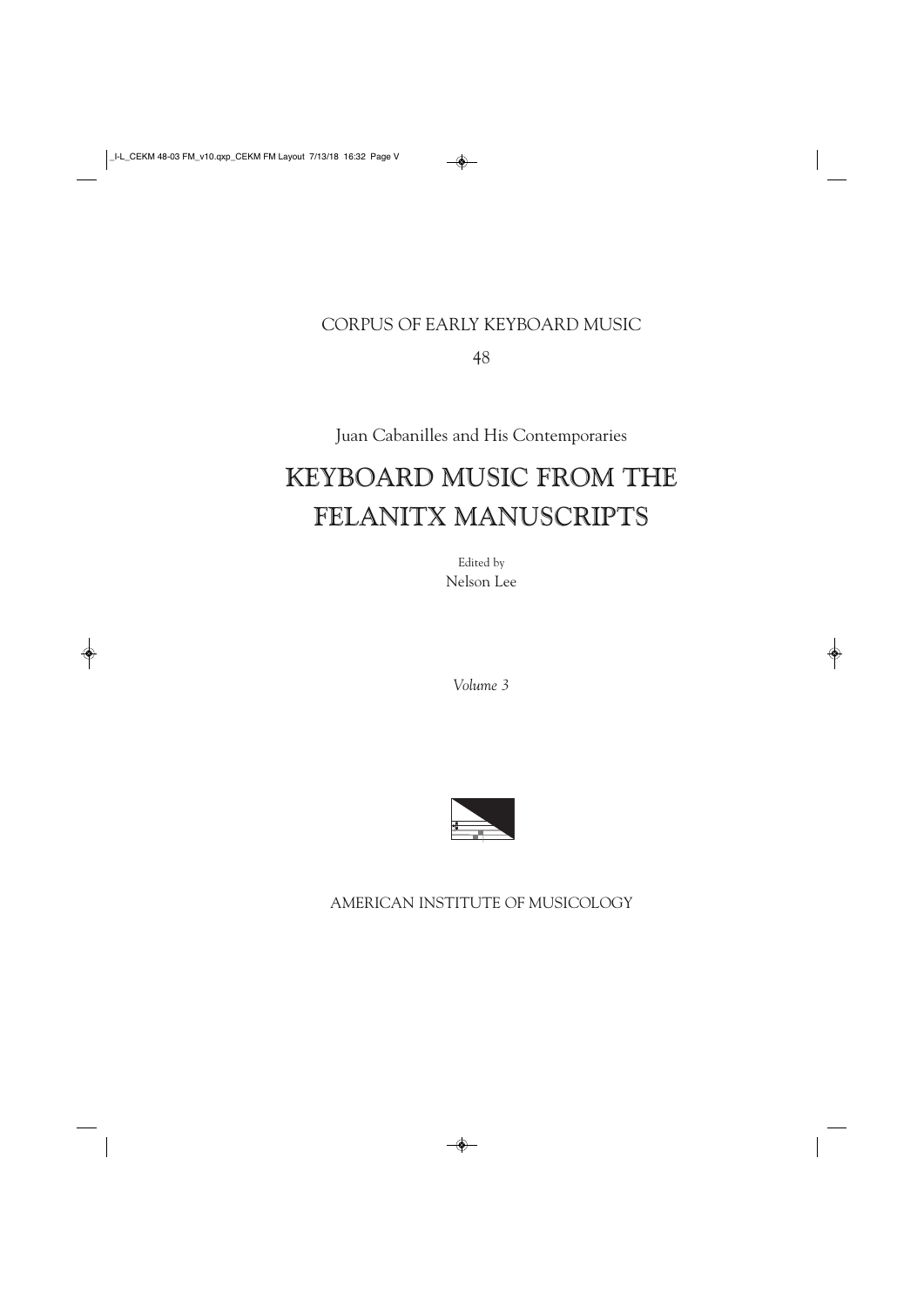The American Institute of Musicology publishes seven series of critical editions, scholarly studies, and reference works, as well as a journal, all dedicated to the study of music and culture in the Medieval, Renaissance, and early Baroque eras. The publications of the Institute are used by scholars and performers alike and constitute a major core collection of early music and theoretical writings on music.

Musica Disciplina (MD) Corpus Mensurabilis Musicae (CMM) Corpus of Early Keyboard Music (CEKM) Musicological Studies and Documents (MSD) Renaissance Manuscript Studies (RMS) Corpus Scriptorum de Musica (CSM) Miscellanea (MISC)

For information on establishing a standing order to any of our series, or for editorial guidelines on submitting proposals, please contact:

American Institute of Musicology, Verlag Corpusmusicae GmbH 800 736-0070 (U.S. book orders) 608 836-9000 (phone) 608 831-8200 (fax) http://www.corpusmusicae.com orders@corpusmusicae.com info@corpusmusicae.com

©2018 by American Institute of Musicology, Verlag Corpusmusicae GmbH. All rights reserved. No part of this book may be reproduced or transmitted in any form by any electronic or mechanical means (including photocopying, recording, or information storage and retrieval) without permission in writing from the publisher.

Volume updates, if any, are posted on the website http://www.corpusmusicae.com.

The purchase of this edition does not convey the right to perform any part of it in public, or to make a recording of any part of it for any purpose. Such permission must be obtained in advance from the publisher.

The American Institute of Musicology is pleased to support scholars and performers in their use of its material for study or performance. Subscribers to CMM or CEKM, as well as patrons of subscribing institutions, are invited to apply for information about our "Copyright Sharing Policy."

ISBN-13 978-1-59551-519-3

Printed in the United States of America. @The paper used in this publication meets the minimum requirements of the American National Standard for Information Sciences – Permanence of Paper for Printed Library Materials, ANSI Z39.48-1992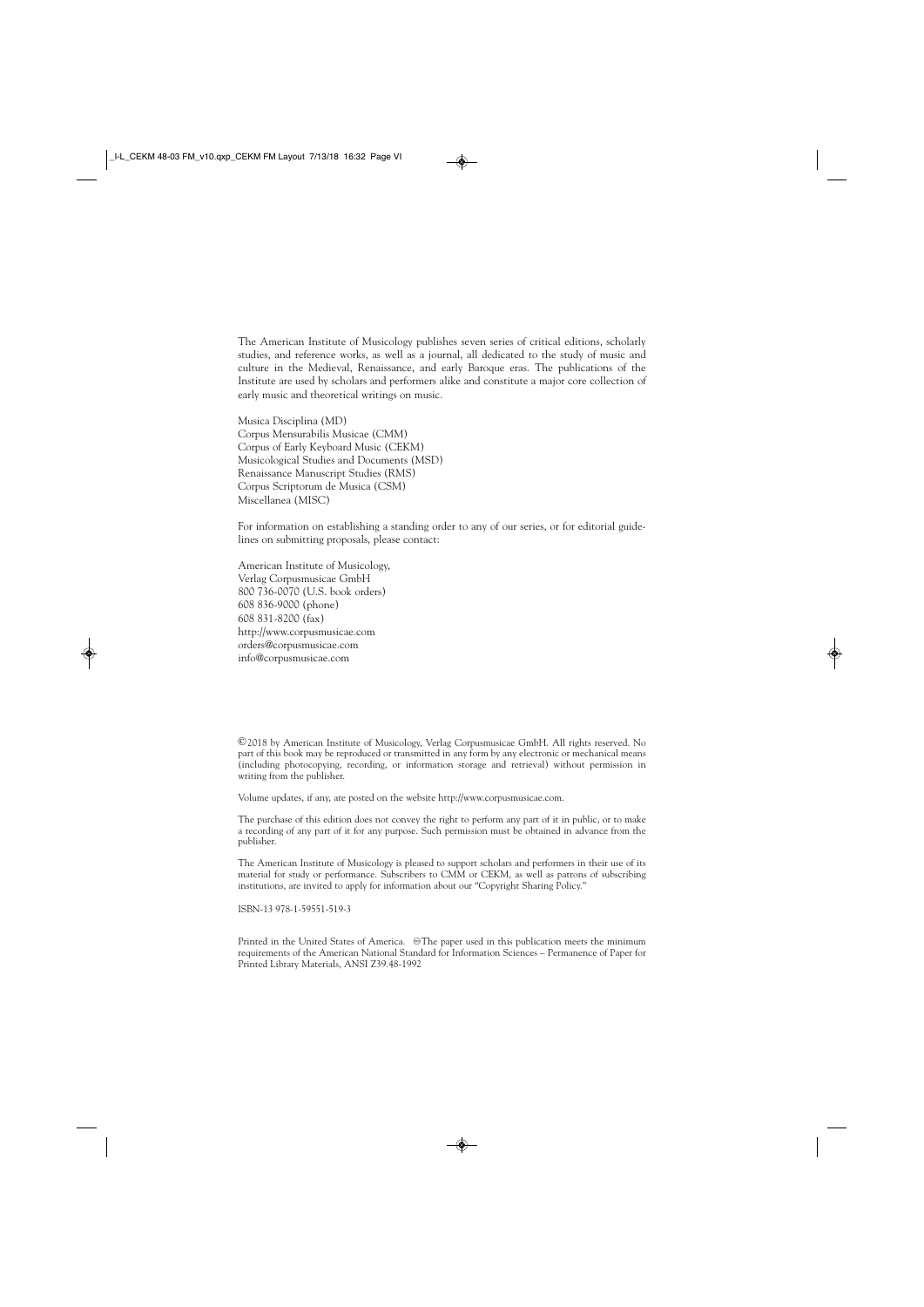#### **Contents**

| APPENDIX Volume 1 and Volume 2 Updates                                     |  |
|----------------------------------------------------------------------------|--|
| <b>MUSIC</b>                                                               |  |
| 288. Tiento de segundo tono. Por Gesolreut. De dos tiples y                |  |
|                                                                            |  |
|                                                                            |  |
| 290. Tiento de cuarto tono de dos tiples y dos baxos. Cabanillas 41        |  |
| 291. Tiento de quinto tono. Lleno. Sobre Ut Re Mi Fa Sol La. Cabanillas 54 |  |
| 292. Tiento de sexto tono lleno. Sin passo. Cabanillas  74                 |  |
| 293. Tiento de septimo tono. Trasportado por Delasolre. Cabanillas 87      |  |
|                                                                            |  |
| 295. Tiento de octavo tono. Partido de mano ysquierda. Cabanillas  102     |  |
| 296. Tiento de octavo tono. Punto alto. De Falsas. De Cabanillas  122      |  |
| $207 \t M \t 1 \t 1 \t 11$ 11                                              |  |

| 298. Tiento de primero tono. Partido de mano drecha. Cabanillas  128    |
|-------------------------------------------------------------------------|
| 299, Tiento de segundo tono. Por Gesolreut. Partido de                  |
|                                                                         |
| 300. Tiento de tercero tono. Partido de mano isquierda. Cabanillas  157 |
| 301. Tiento de cuarto tono. Partido de mano isquierda. Cabanillas  176  |
| 302. Tiento de quinto tono. Partido de mano drecha. Cabanillas  190     |
| 303. Tiento de sexto tono. De Batalla y Clarines. Cabanillas  206       |
| 304. Tiento de septimo tono. Por Cesolfaut. Sobre el Himno              |
|                                                                         |
| 305. Tiento de octavo tono de Clarines. Cabanillas  237                 |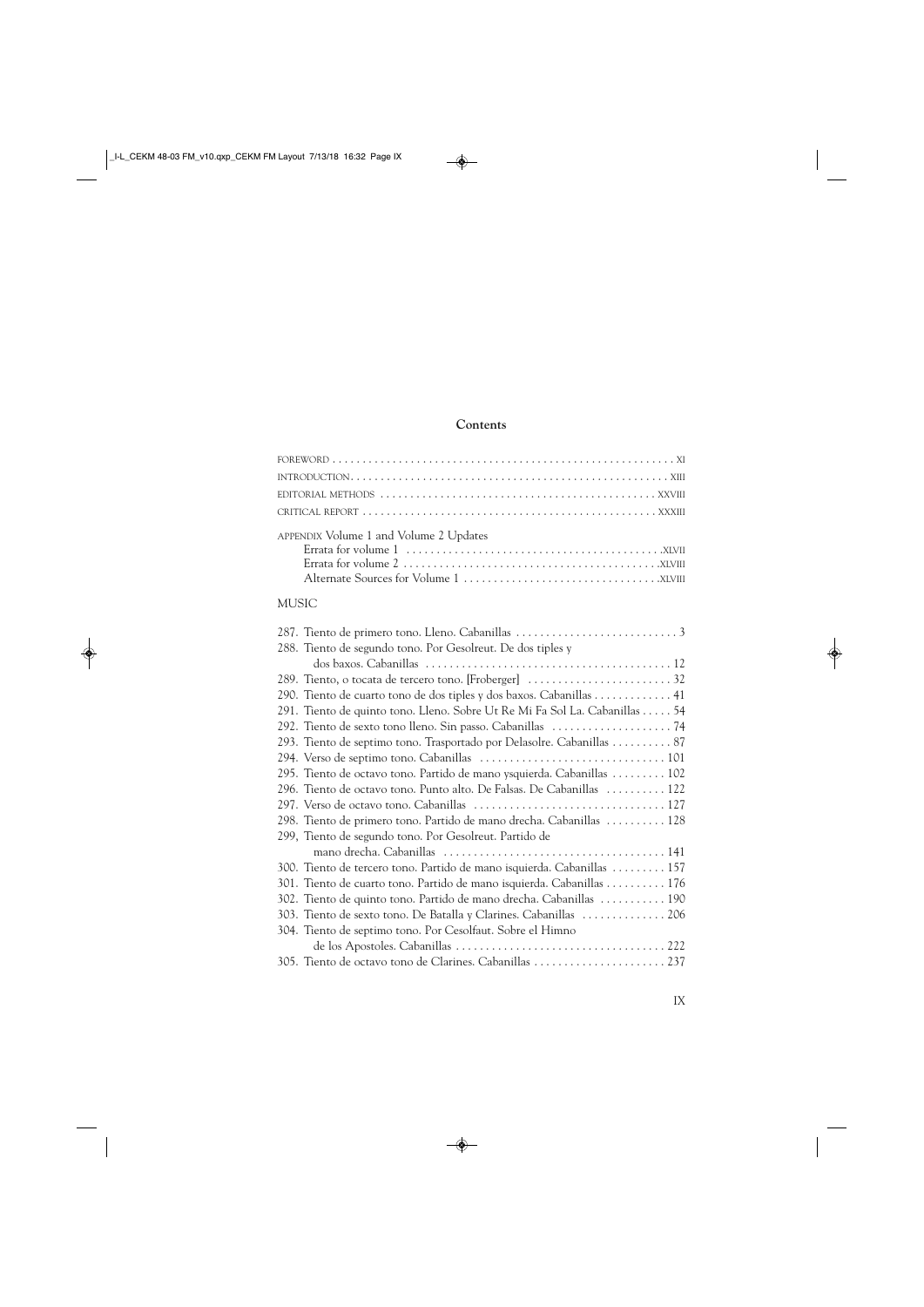#### **Foreword**

The present edition contains  $519$  pieces<sup>1</sup> taken from the two large, late-seventeenthcentury manuscripts of organ music belonging to the Fundació Cosme Bauçà at Felanitx, $2$  Mallorca. The first manuscript, which carries the signature 173 and is the source for nos. 1–305 of this edition, is transcribed in its entirety. From the second manuscript, which in older literature was called "F2" but has since been designated "173*bis*,"3 only the first 214 pieces have been transcribed, pieces which were copied by the same scribe as MS 173. (The remaining 103 pieces in MS 173*bis* were copied by different scribes at a later date and are the work of anonymous composers of relatively mediocre abilities.) Of these 519 pieces, 209 have been published previously.<sup>4</sup>

This edition is divided up into five volumes for practical reasons, according to the following plan: vol. 1, nos. 1–162 (mostly versos, tones 1–2); vol. 2, nos. 163–286 (versos, tones 3–4); vol. 3, nos. 287–305 (mostly tientos, tones 1–8); vol. 4, nos. 306– 394 (mostly versos, tones 5–6); vol. 5, nos. 395–519 (versos, tones 7–8, and the "Batalla Imperial"). The pieces appear in their original order. The editorial policy and a full critical report are included in each volume.

To the many individuals and institutions who were of help during the initial stages of this edition many years ago I extend my heartfelt gratitude, especially to Fr. Pere Xamena i Fiol, director and curator of the Fundació Bauçà; Dr. Barbara Brewster Hoag, who generously shared with me her time, expertise, and personal library; and Profs. emeriti Beekman Cannon, Manuel Duran, and Charles Krigbaum of Yale

<sup>1.</sup> To be precise, 516 different pieces plus three duplicates; nos. 149 and 194 are the same as nos. 221 and 228, respectively, and no. 189 is the same as the first part of no. 106.

<sup>2.</sup> Pronounced "fuh-luh-NEECH" =  $[$ f $\Theta$ ł $\Theta$ <sup>'</sup>nit $[$  $]$  (IPA).

<sup>3.</sup> Fr. Pere Xamena, "Dos manuscrits del músic J. B.a Cabanilles a la Fundació C. Bauzà" in *IV Simposium sobre els Orgues Històrics de Mallorca,* 199–225 (Búger: Fundació ACA, 1998) refers to this manuscript as MS 173*bis*; his usage may be considered definitive, although neither the manuscript nor the holding institution is officially registered with RISM. This article also relates the story of how MS 173*bis* was temporarily lost in the 1970s, and it presents citations from and copies of letters concerning the manuscripts. Among the letters is one in which Msgr. Anglès expresses to Fr. Bauçà his enthusiasm for the discovery of the manuscripts, and one in which J. M. Llorens attempts to discourage Fr. Xamena from providing copies to foreigners.

<sup>4.</sup> Nos. 1–56, 79–80, 84–108, 110, 112–34, 163–89, 191–95, 231, 232, 238–42, 287–93, 295–96, 298–307, 309, 311, 314, 317–22, 330, 332, 334, 341, 361–63, 370–73, 396, 402–3, 405–8, 410, 414, 416– 17, 419, 421, 423, 455–58, 460, 463, 465–67, and 519.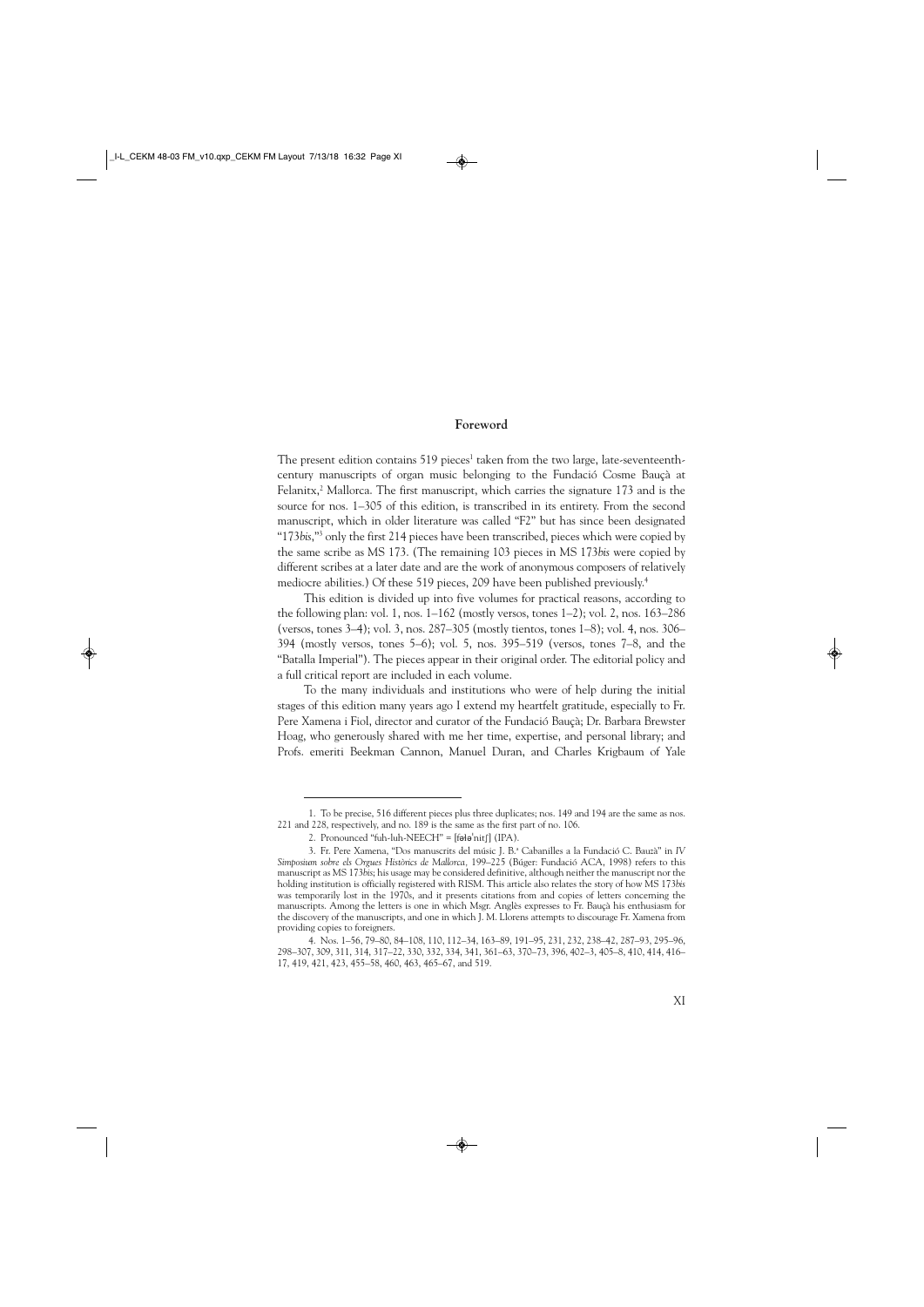